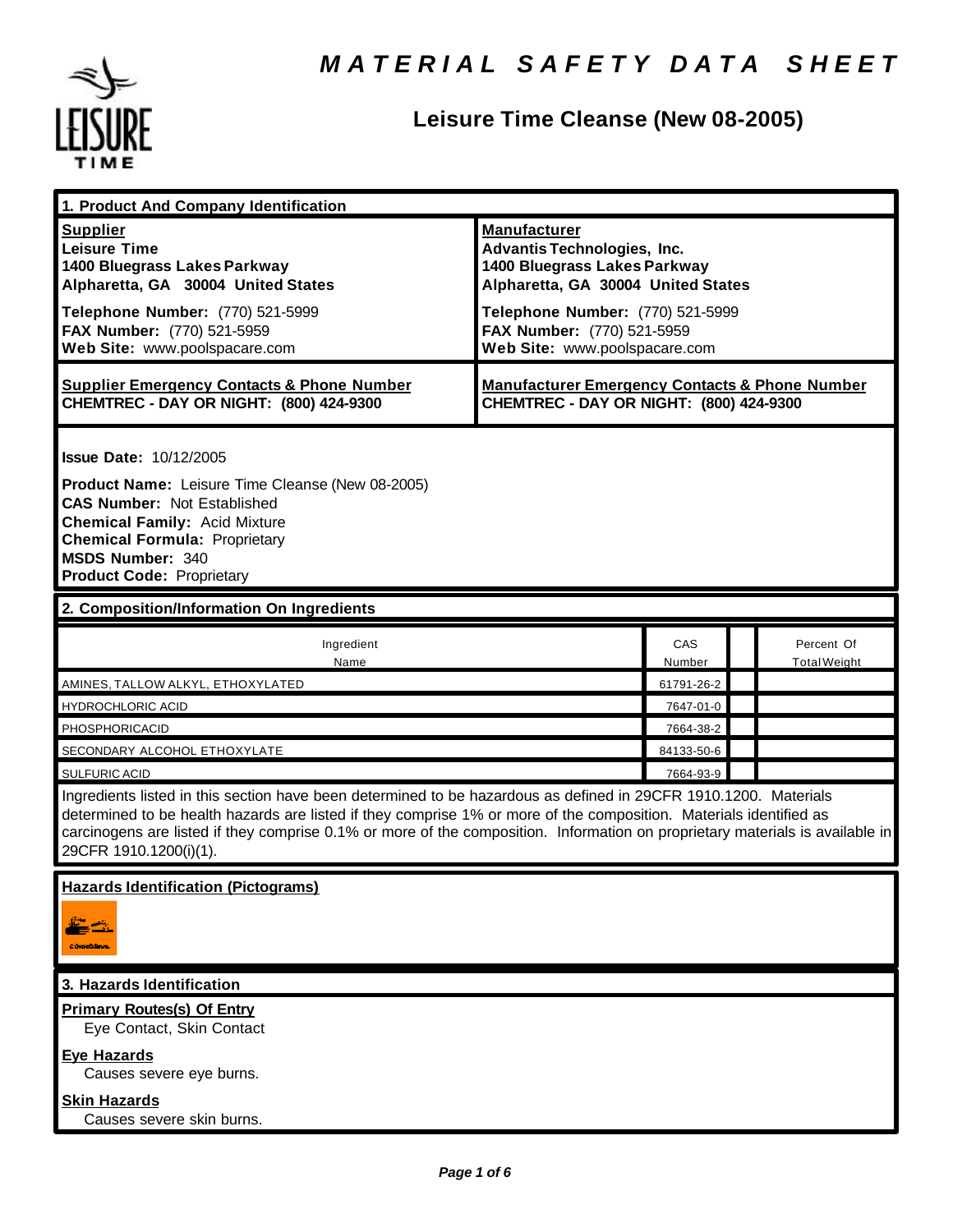**Leisure Time Cleanse (New 08-2005)**

## **3. Hazards Identification - Continued**

#### **Ingestion Hazards**

Corrosive to living tissue.

#### **Inhalation Hazards**

May cause severe allergic respiratory reaction.

## **Signs And Symptoms**

Irritation of Eyes, Skin and Respiratory Passages

#### **First Aid (Pictograms)**



## **4. First Aid Measures**

#### **Eye**

In case of contact, hold eyelids apart and immediately flush eyes with plenty of water for at least 15 minutes.Call a physician or a poison control center immediately.

### **Skin**

Rinse the affected area with tepid water for at least 15 minutes.Get medical attention immediately if irritation (redness, rash, blistering) develops and persists.

#### **Ingestion**

DO NOT INDUCE VOMITING. Drink large amounts of water. Contact a physician or poison control.

#### **Inhalation**

If inhaled, remove to fresh air. If breathing is difficult, give oxygen. Call a physician or a poison control center immediately.

## **Fire Fighting (Pictograms)**



## **5. Fire Fighting Measures**

**Flash Point:** N/A °F

## **Extinguishing Media**

Use the appropriate extinguishing media for the surrounding fire.

#### **Fire Fighting Instructions**

Water can be used to cool and protect exposed material. Firefighters should wear self-contained breathing apparatus and full protective gear.

#### **6. Accidental Release Measures**

Neutralize spill area with soda ash or lime. Flood with water. Use appropriate containers to avoid environmental contamination. Use appropriate personal protective equipment (PPE).

## **7. Handling And Storage**

## **Handling And Storage Precautions**

Keep out of reach of children. Do not store with alkalis.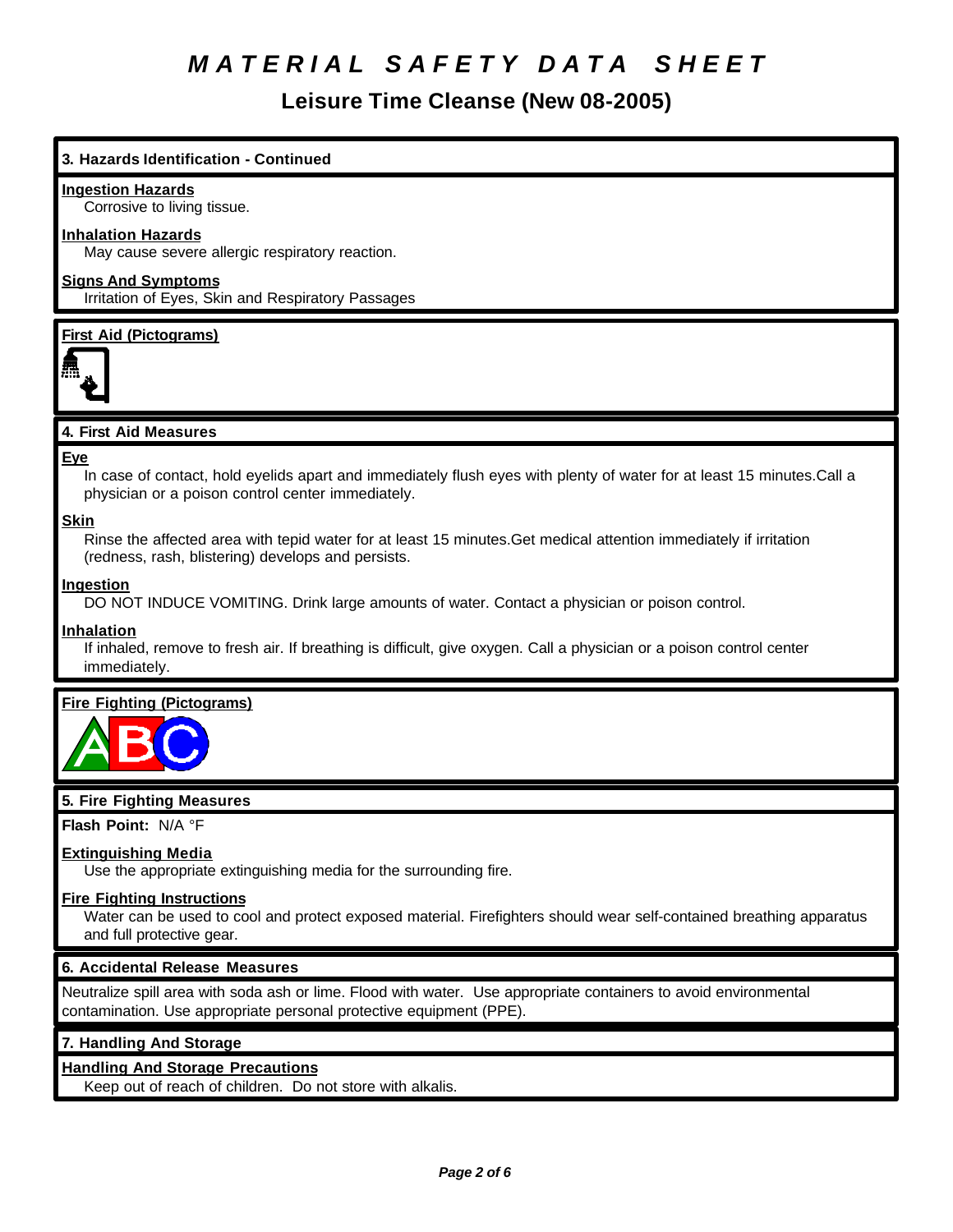**Leisure Time Cleanse (New 08-2005)**

## **7. Handling And Storage - Continued**

#### **Handling Precautions**

Avoid contact with eyes. Avoid contact with skin and clothing. Wash thoroughly after handling.

#### **Storage Precautions**

Avoid contact with Alkalis, Amines, and Metals. Keep out of reach of children.

## **Work/Hygienic Practices**

Use safe chemical handling procedures suitable for the hazards presended by this material.

#### **Protective Clothing (Pictograms)**



#### **8. Exposure Controls/Personal Protection**

#### **Engineering Controls**

Local exhaust acceptable. Special exhaust not required

#### **Eye/Face Protection**

Safety glasses with side shields or goggles recommended.

#### **Skin Protection**

Chemical-resistant gloves.

#### **Respiratory Protection**

None normally required.

## **Ingredient(s) - Exposure Limits**

HYDROCHLORIC ACID ACGIH TLV-CEILING 5 ppm OSHA PEL-CEILING 5 ppm PHOSPHORIC ACID ACGIH TLV-STEL 3 mg/m3 ACGIH TLV-TWA 1 mg/m3 OSHA PEL-TWA 1 mg/m3 SULFURIC ACID ACGIH TLV-STEL 3 mg/m3 ACGIH TLV-TWA 1 mg/m3 OSHA PEL-TWA 1 mg/m3

#### **9. Physical And Chemical Properties**

#### **Appearance**

amber, viscous liquid

**Odor**

Mild

**Chemical Type:** Mixture **Physical State:** Liquid **Melting Point:** n/a °F **Boiling Point:** 212 °F **Specific Gravity:** 1.1-1.2 **Percent Volitales:** NOT DETERMINED **Packing Density:** NOT DETERMINED **Vapor Pressure:** NOT DETERMINED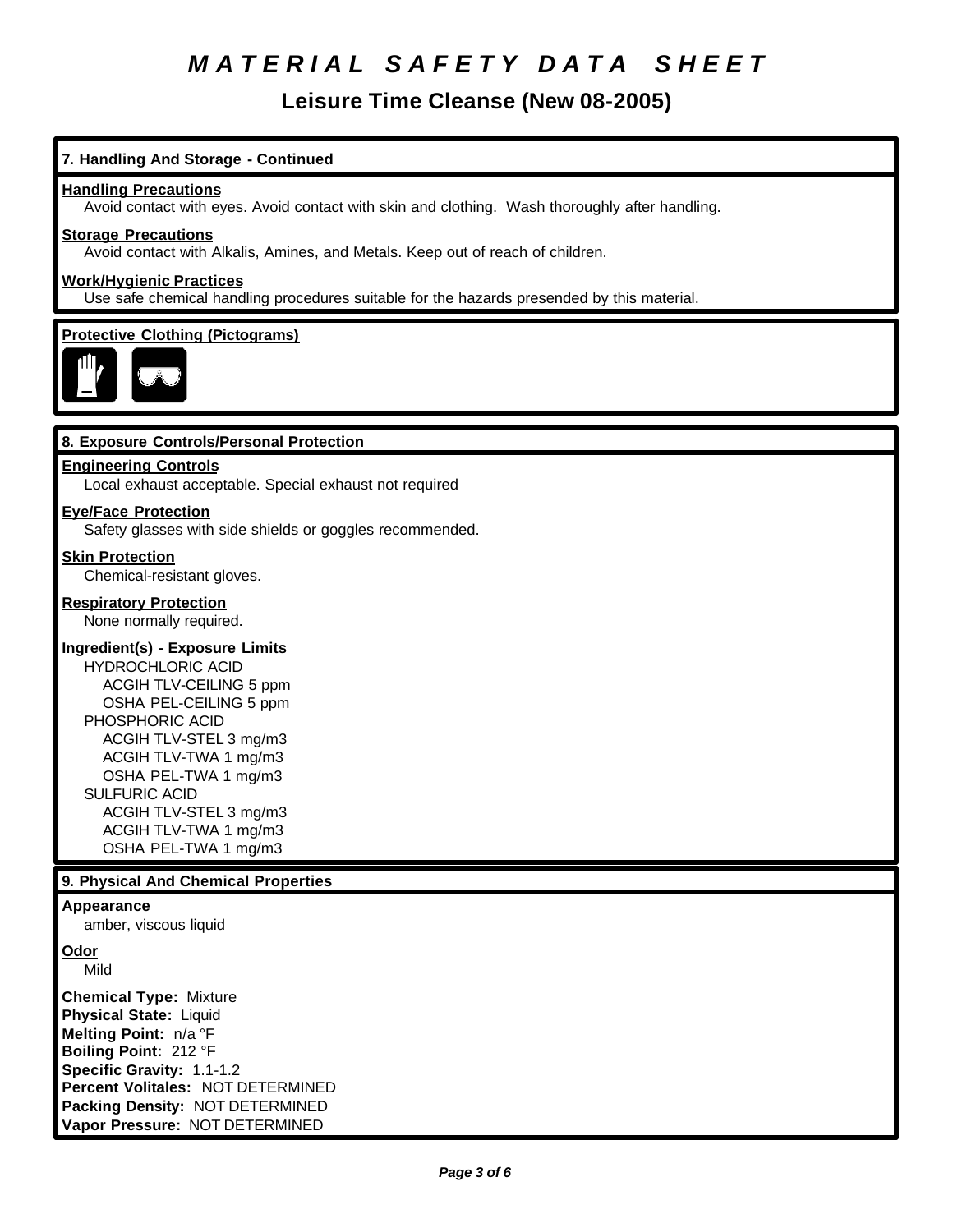## **Leisure Time Cleanse (New 08-2005)**

| 9. Physical And Chemical Properties - Continued                                                                    |  |  |
|--------------------------------------------------------------------------------------------------------------------|--|--|
|                                                                                                                    |  |  |
| <b>Odor - Continued</b><br>Vapor Density: >1                                                                       |  |  |
| pH Factor: 0-2                                                                                                     |  |  |
| Solubility: Soluble in Water                                                                                       |  |  |
| Viscosity: NOT DETERMINED                                                                                          |  |  |
| <b>Evaporation Rate: &lt;1</b>                                                                                     |  |  |
| 10. Stability And Reactivity                                                                                       |  |  |
| <b>Stability: Stable</b>                                                                                           |  |  |
| Hazardous Polymerization: Will not occur                                                                           |  |  |
| <b>Conditions To Avoid (Stability)</b>                                                                             |  |  |
| Avoid contact with strong Amines, Alkalis, and Metals. Heat can cause hydrogen chloride.                           |  |  |
| <b>Incompatible Materials</b>                                                                                      |  |  |
| Alkalis, Amines and Metals                                                                                         |  |  |
| <b>Hazardous Decomposition Products</b>                                                                            |  |  |
| Hydrogen Chloride                                                                                                  |  |  |
| 11. Toxicological Information                                                                                      |  |  |
| Ingredient(s) - Carginogenicity                                                                                    |  |  |
| <b>SULFURIC ACID</b>                                                                                               |  |  |
| NTP - Listed On The National Toxicology Program                                                                    |  |  |
| Listed In The IARC Monographs                                                                                      |  |  |
| 12. Ecological Information                                                                                         |  |  |
| No Data Available                                                                                                  |  |  |
| 13. Disposal Considerations                                                                                        |  |  |
| Refer to applicable federal, state, and local regulations prior to disposition of container and residual contents. |  |  |
| 14. Transport Information                                                                                          |  |  |
| <b>Proper Shipping Name</b>                                                                                        |  |  |
| Corrosive, Liquid, Acidic, Inorganic, N.O.S. (Hydrochloric and Sulfuric Acids)                                     |  |  |
| <b>Hazard Class</b>                                                                                                |  |  |
| 8, PGII (<1L Consumer Commodity ORM-D)                                                                             |  |  |
| <b>DOT Identification Number</b>                                                                                   |  |  |
| <b>UN3264</b>                                                                                                      |  |  |
| <b>DOT (Pictograms)</b>                                                                                            |  |  |
|                                                                                                                    |  |  |
|                                                                                                                    |  |  |
|                                                                                                                    |  |  |
| 15. Regulatory Information                                                                                         |  |  |
| Ingredient(s) - U.S. Regulatory Information                                                                        |  |  |
| <b>HYDROCHLORIC ACID</b>                                                                                           |  |  |
| SARA Title III - Section 313 Form "R"/TRI Reportable Chemical                                                      |  |  |

SARA - Acute Health Hazard

SULFURIC ACID SARA Title III - EPA Part 355 Extremely Hazardous Substance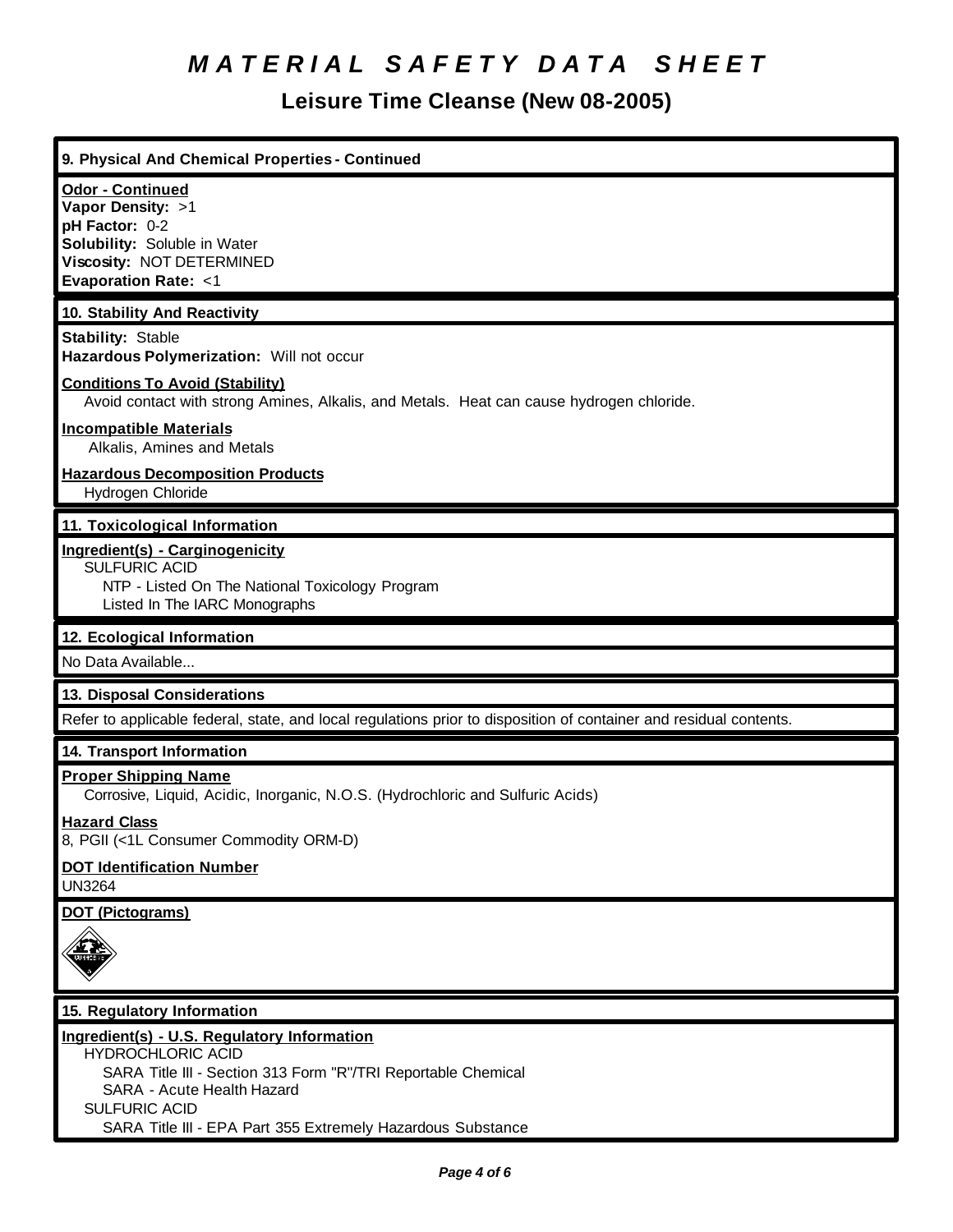# **Leisure Time Cleanse (New 08-2005)**

| 15. Regulatory Information - Continued                                                                                                                                                                                                                                                                                                                                                                                                                                                                                                                                                                                                                                                                                             |
|------------------------------------------------------------------------------------------------------------------------------------------------------------------------------------------------------------------------------------------------------------------------------------------------------------------------------------------------------------------------------------------------------------------------------------------------------------------------------------------------------------------------------------------------------------------------------------------------------------------------------------------------------------------------------------------------------------------------------------|
| Ingredient(s) - U.S. Regulatory Information - Continued<br>SARA Title III - Section 313 Form "R"/TRI Reportable Chemical<br>SARA - Acute Health Hazard<br>SARA - Chronic Health Hazard<br>SARA - Fire Hazard<br>SARA - Reactivity Hazard                                                                                                                                                                                                                                                                                                                                                                                                                                                                                           |
| <b>Ingredient(s) - State Regulations</b><br><b>HYDROCHLORIC ACID</b><br>New Jersey - Workplace Hazard<br>New Jersey - Environmental Hazard<br>New Jersey - Special Hazard<br>New Jersey - TCPA Extraordinarily Hazardous Substance<br>Pennsylvania - Workplace Hazard<br>Pennsylvania - Environmental Hazard<br>Massachusetts - Hazardous Substance<br>New York City - Hazardous Substance<br><b>SULFURIC ACID</b><br>New Jersey - Workplace Hazard<br>New Jersey - Environmental Hazard<br>New Jersey - Special Hazard<br>Pennsylvania - Workplace Hazard<br>Pennsylvania - Environmental Hazard<br>California - CalARP Table 3 Regulated Substance<br>Massachusetts - Hazardous Substance<br>New York City - Hazardous Substance |
| <b>Canadian Regulatory Information</b><br>Class D, Div 1a - Poisonous or Infectious Material: immediate and serious toxic effects<br>Class D, Div 2a - Poisonous or Infectious Material: other toxic effects<br>Class D, Div 2b - Poisonous or Infectious Material: other toxic effects<br>Class E - Corrosive Material                                                                                                                                                                                                                                                                                                                                                                                                            |
| <b>WHMIS - Canada (Pictograms)</b>                                                                                                                                                                                                                                                                                                                                                                                                                                                                                                                                                                                                                                                                                                 |
| <b>NFPA</b><br><b>HMIS</b><br><b>HEALTH</b><br>3<br>$\pmb{0}$<br><b>FLAMMABILITY</b><br>$\overline{2}$<br><b>REACTIVITY</b><br>1<br>X<br><b>PROTECTION</b><br><b>PERSONAL</b>                                                                                                                                                                                                                                                                                                                                                                                                                                                                                                                                                      |
| 16. Other Information<br><b>Revision/Preparer Information</b><br><b>MSDS Preparer: JHW</b><br>This MSDS Superceeds A Previous MSDS Dated: 05/09/2005                                                                                                                                                                                                                                                                                                                                                                                                                                                                                                                                                                               |